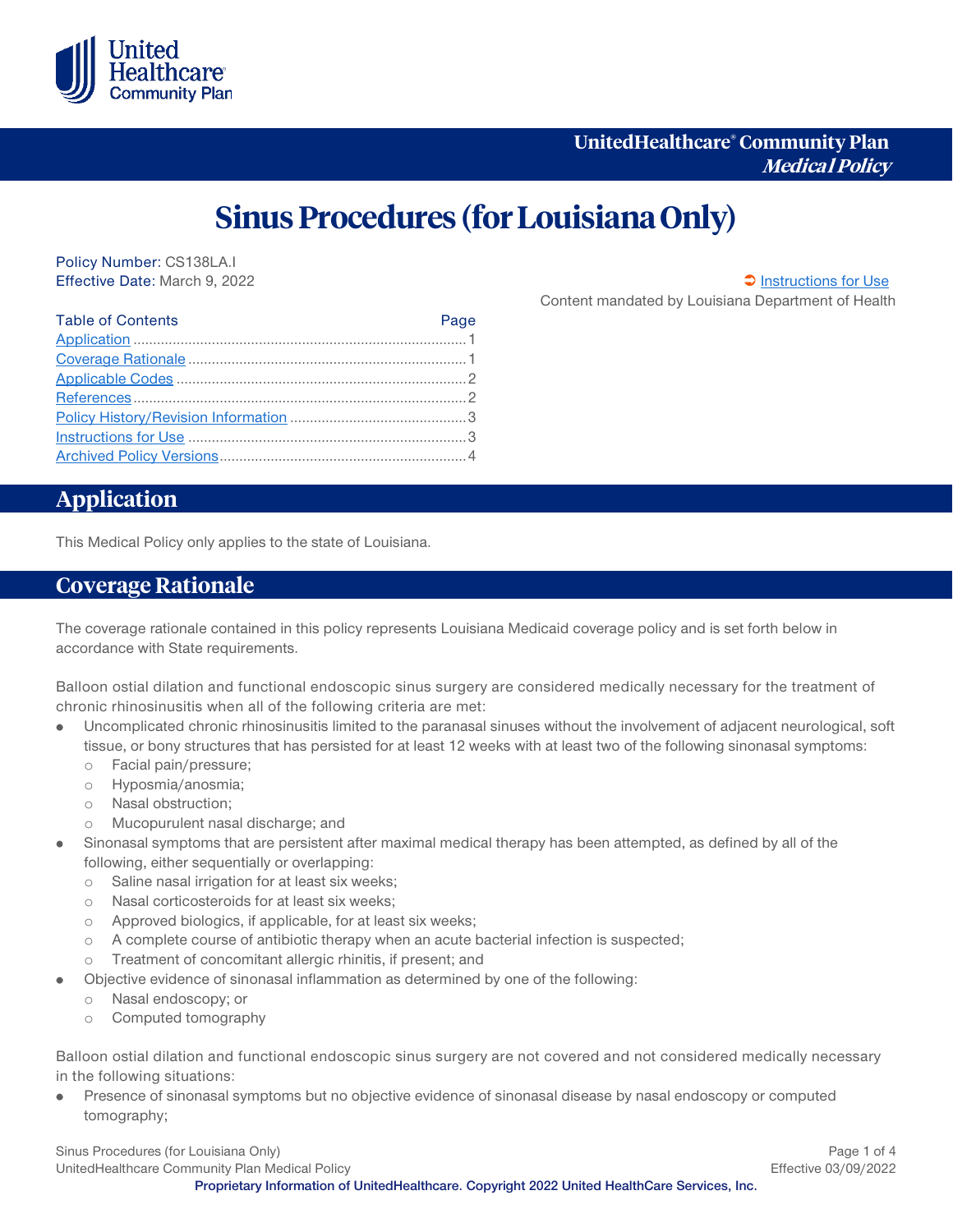- For the treatment of obstructive sleep apnea and/or snoring when the above criteria are not met;  $\bullet$
- For the treatment of headaches when the above criteria are not met; and
- For balloon ostial dilation only, when sinonasal polyps are present

# <span id="page-1-0"></span>**Applicable Codes**

The following list(s) of procedure and/or diagnosis codes is provided for reference purposes only and may not be all inclusive. Listing of a code in this policy does not imply that the service described by the code is a covered or non-covered health service. Benefit coverage for health services is determined by federal, state, or contractual requirements and applicable laws that may require coverage for a specific service. The inclusion of a code does not imply any right to reimbursement or guarantee claim payment. Other Policies and Guidelines may apply.

| <b>CPT Code</b> | <b>Description</b>                                                                                                                                                                    |
|-----------------|---------------------------------------------------------------------------------------------------------------------------------------------------------------------------------------|
| 31240           | Nasal/sinus endoscopy, surgical; with concha bullosa resection                                                                                                                        |
| 31253           | Nasal/sinus endoscopy, surgical with ethmoidectomy; total (anterior and posterior), including frontal<br>sinus exploration, with removal of tissue from frontal sinus, when performed |
| 31254           | Nasal/sinus endoscopy, surgical with ethmoidectomy; partial (anterior)                                                                                                                |
| 31255           | Nasal/sinus endoscopy, surgical with ethmoidectomy; total (anterior and posterior)                                                                                                    |
| 31256           | Nasal/sinus endoscopy, surgical, with maxillary antrostomy                                                                                                                            |
| 31257           | Nasal/sinus endoscopy, surgical with ethmoidectomy; total (anterior and posterior), including<br>sphenoidotomy                                                                        |
| 31259           | Nasal/sinus endoscopy, surgical with ethmoidectomy; total (anterior and posterior), including<br>sphenoidotomy, with removal of tissue from the sphenoid sinus                        |
| 31267           | Nasal/sinus endoscopy, surgical, with maxillary antrostomy; with removal of tissue from maxillary sinus                                                                               |
| 31276           | Nasal/sinus endoscopy, surgical, with frontal sinus exploration, including removal of tissue from frontal<br>sinus, when performed                                                    |
| 31287           | Nasal/sinus endoscopy, surgical, with sphenoidotomy                                                                                                                                   |
| 31288           | Nasal/sinus endoscopy, surgical, with sphenoidotomy; with removal of tissue from the sphenoid sinus                                                                                   |
| 31295           | Nasal/sinus endoscopy, surgical, with dilation (e.g., balloon dilation); maxillary sinus ostium, transnasal<br>or via canine fossa                                                    |
| 31296           | Nasal/sinus endoscopy, surgical, with dilation (e.g., balloon dilation); frontal sinus ostium                                                                                         |
| 31297           | Nasal/sinus endoscopy, surgical, with dilation (e.g., balloon dilation); sphenoid sinus ostium                                                                                        |
| 31298           | Nasal/sinus endoscopy, surgical, with dilation (e.g., balloon dilation); frontal and sphenoid sinus ostia                                                                             |
| 31299           | Unlisted procedure, accessory sinuses                                                                                                                                                 |

CPT® is a registered trademark of the American Medical Association

#### <span id="page-1-1"></span>**References**

Louisiana Department of Health: Louisiana Medicaid Managed Care Organization (MCO) Manual, Professional Services: Sinus Procedures. [https://ldh.la.gov/assets/medicaid/MCOManual\\_2022-03-04\\_published.pdf](https://ldh.la.gov/assets/medicaid/MCOManual_2022-03-04_published.pdf) (Accessed March 23, 2022).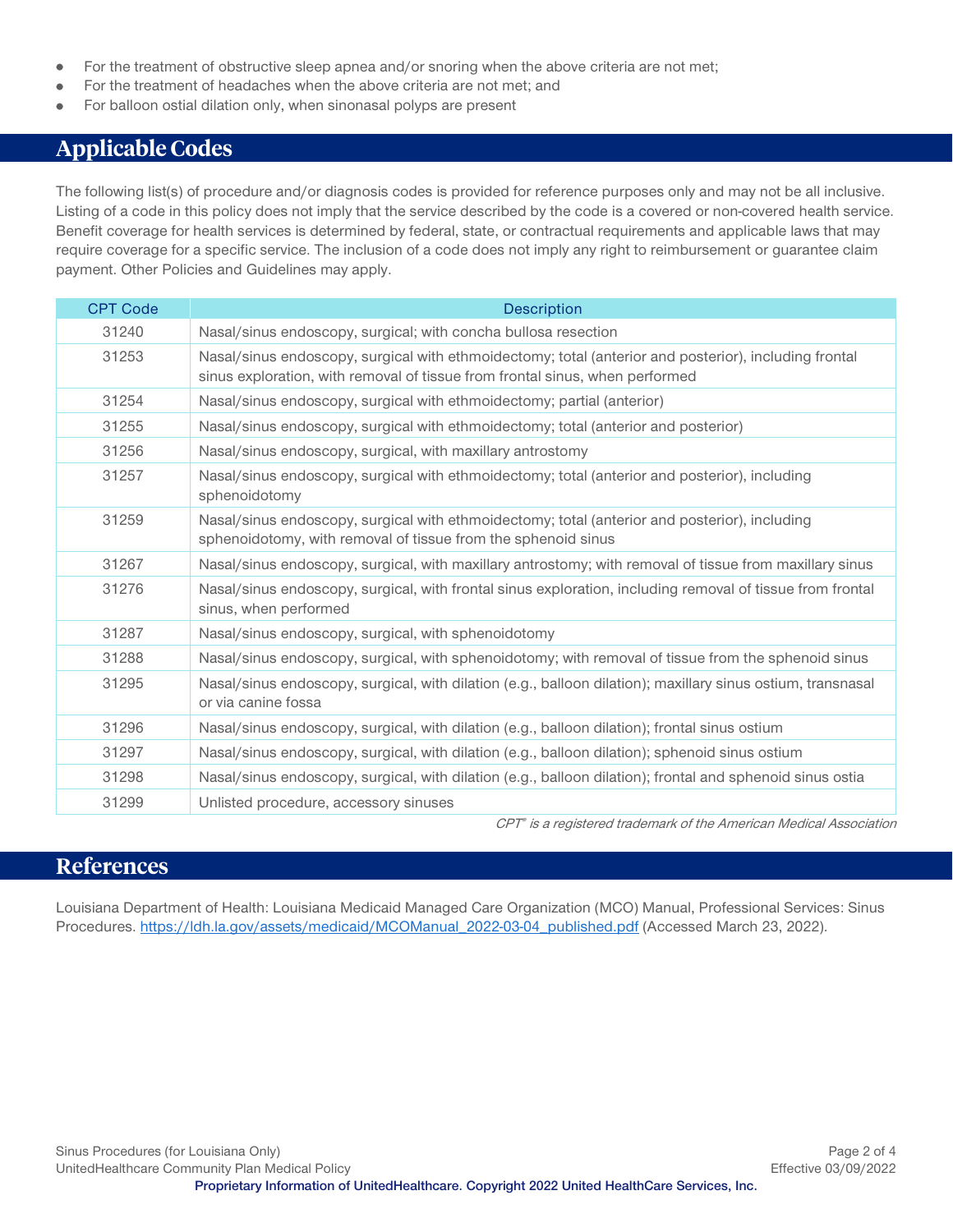# <span id="page-2-1"></span>**Policy History/Revision Information**

| <b>Date</b> | <b>Summary of Changes</b>                                                                                                                                                                                                                                                                                                                                                                                                                                                                                                                                                                                                                                                                                                                                                                                                                                                                                                                                                                                                                                                                                                                                                                                                                                                                                                                                                                                                                                                                                                                                                                                                                                                                                                                                                                                                                                                                                                                                                                                                                 |
|-------------|-------------------------------------------------------------------------------------------------------------------------------------------------------------------------------------------------------------------------------------------------------------------------------------------------------------------------------------------------------------------------------------------------------------------------------------------------------------------------------------------------------------------------------------------------------------------------------------------------------------------------------------------------------------------------------------------------------------------------------------------------------------------------------------------------------------------------------------------------------------------------------------------------------------------------------------------------------------------------------------------------------------------------------------------------------------------------------------------------------------------------------------------------------------------------------------------------------------------------------------------------------------------------------------------------------------------------------------------------------------------------------------------------------------------------------------------------------------------------------------------------------------------------------------------------------------------------------------------------------------------------------------------------------------------------------------------------------------------------------------------------------------------------------------------------------------------------------------------------------------------------------------------------------------------------------------------------------------------------------------------------------------------------------------------|
| 03/09/2022  | <b>Title Change</b><br>Previously titled Balloon Sinus Ostial Dilation (for Louisiana Only)<br>۰<br><b>Coverage Rationale</b><br>Revised language to indicate:<br>The Coverage Rationale contained in this policy represents Louisiana Medicaid coverage policy<br>$\circ$<br>and is set forth below in accordance with State requirements<br>Balloon ostial dilation and functional endoscopic sinus surgery are considered medically<br>$\circlearrowright$<br>necessary for the treatment of chronic rhinosinusitis when all of the following criteria are met:<br>Uncomplicated chronic rhinosinusitis limited to the paranasal sinuses without the<br>involvement of adjacent neurological, soft tissue, or bony structures that has persisted for at<br>least 12 weeks with at least two of the following sinonasal symptoms:<br>Facial pain/pressure<br>Hyposmia/anosmia<br>Nasal obstruction<br>Mucopurulent nasal discharge<br>Sinonasal symptoms that are persistent after maximal medical therapy has been attempted,<br>٠<br>as defined by all of the following, either sequentially or overlapping:<br>Saline nasal irrigation for at least six weeks<br>Nasal corticosteroids for at least six weeks<br>Approved biologics, if applicable, for at least six weeks<br>$\overline{\phantom{a}}$<br>A complete course of antibiotic therapy when an acute bacterial infection is suspected<br>-<br>Treatment of concomitant allergic rhinitis, if present<br>-<br>Objective evidence of sinonasal inflammation as determined by one of the following:<br>Nasal endoscopy<br>Computed tomography<br>Balloon ostial dilation and functional endoscopic sinus surgery are not covered and not<br>$\circlearrowright$<br>considered medically necessary in the following situations:<br>Presence of sinonasal symptoms but no objective evidence of sinonasal disease by nasal<br>ш<br>endoscopy or computed tomography<br>For the treatment of obstructive sleep apnea and/or snoring when the above criteria are not<br>ш<br>met |
|             | For the treatment of headaches when the above criteria are not met<br>For balloon ostial dilation only, when sinonasal polyps are present                                                                                                                                                                                                                                                                                                                                                                                                                                                                                                                                                                                                                                                                                                                                                                                                                                                                                                                                                                                                                                                                                                                                                                                                                                                                                                                                                                                                                                                                                                                                                                                                                                                                                                                                                                                                                                                                                                 |
|             | <b>Applicable Codes</b><br>Added CPT codes 31240, 31253, 31254, 31255, 31256, 31257, 31259, 31267, 31276, 31287,<br>۰<br>31288, and 31299                                                                                                                                                                                                                                                                                                                                                                                                                                                                                                                                                                                                                                                                                                                                                                                                                                                                                                                                                                                                                                                                                                                                                                                                                                                                                                                                                                                                                                                                                                                                                                                                                                                                                                                                                                                                                                                                                                 |
|             | <b>Supporting Information</b><br>Updated References section to reflect the most current information<br>Removed Definitions, Description of Services, Clinical Evidence, and FDA sections<br>۰<br>Archived previous policy version CS138LA.H                                                                                                                                                                                                                                                                                                                                                                                                                                                                                                                                                                                                                                                                                                                                                                                                                                                                                                                                                                                                                                                                                                                                                                                                                                                                                                                                                                                                                                                                                                                                                                                                                                                                                                                                                                                               |

# <span id="page-2-0"></span>**Instructions for Use**

This Medical Policy provides assistance in interpreting UnitedHealthcare standard benefit plans. When deciding coverage, the federal, state, or contractual requirements for benefit plan coverage must be referenced as the terms of the federal, state, or contractual requirements for benefit plan coverage may differ from the standard benefit plan. In the event of a conflict, the federal, state, or contractual requirements for benefit plan coverage govern. Before using this policy, please check the federal, state, or contractual requirements for benefit plan coverage. UnitedHealthcare reserves the right to modify its Policies and Guidelines as necessary. This Medical Policy is provided for informational purposes. It does not constitute medical advice.